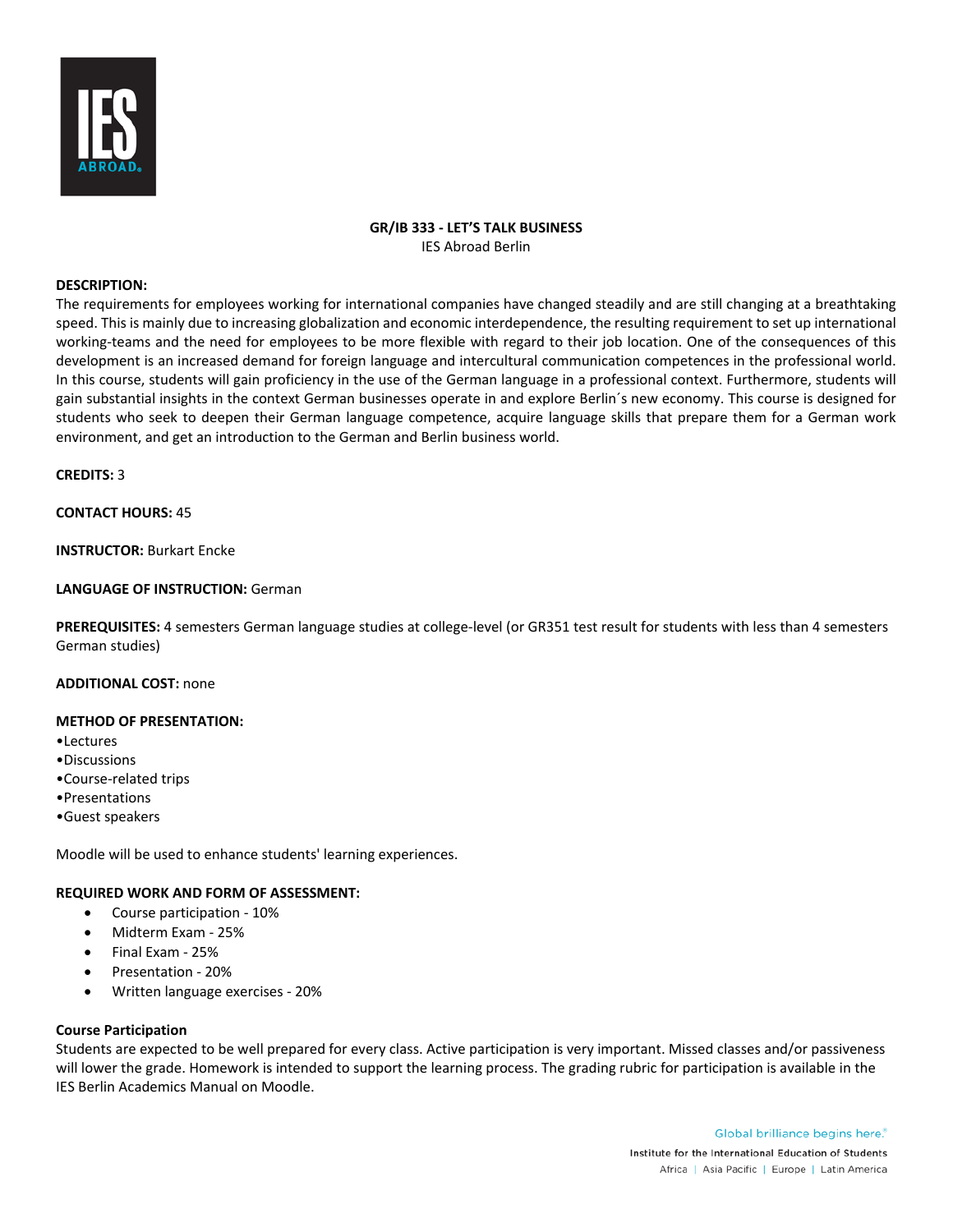

## **Midterm Exam**

In the written exam (in-class 45 minutes), grammar and structures of the first half of the semester will be tested.

#### **Final Exam**

In the written exam (in-class 45 minutes), grammar and structures of the second half of the semester will be tested.

## **Presentation**

The oral presentation has two parts: 10 minutes presentation in the midterm week and a 10 minute presentation in the finals week. Presentations should be clear, structured and serve to show the verbal skills of a student. Vocabulary and grammatical structures should be adequate to the course level.

#### **Written language exercise**

Homework is intended to support the learning process.

## **LEARNING OUTCOMES:**

At the end of this course, student will have enhanced German language skills, refined ability to converse with native speakers and to write at a sophisticated level about issues of economic interest proving social and intercultural competence required in today's business world.

## **ATTENDANCE POLICY:**

Attendance and punctuality in all courses and field studies are mandatory. Absences can only be excused for valid reasons. Unexcused absences can affect students' grades. Students who miss 25% or more of all class sessions will fail the course. Missed exams cannot be taken at another time except in case of documented illness. Late submission of term papers and other work will result in grade reduction unless an extension due to illness or an emergency is approved. Please consult the IES Berlin Academics Manual on Moodle for additional details.

## **ACADEMIC INTEGRITY**:

**CONTENT:**

Students are expected to abide by the IES Abroad Academic Integrity Code. Assigned papers need to be properly and amply footnoted where appropriate, with all sources attributed. Poorly written and grammatically sloppy papers will be judged more severely. Work with a language tutor.

| Week   | Content                                                                                                    | <b>Assignments and Readings</b>                                   |
|--------|------------------------------------------------------------------------------------------------------------|-------------------------------------------------------------------|
| Week 1 | Session 1: Facts about Germany's economy                                                                   | Landeskunde Deutschland: Made in Germany pp.<br>139-142           |
|        | Introducing yourself and others (difficult verbs:<br>präsentieren, sich vorstellen, sich etwas vorstellen) | Chapter 1 Im Beruf                                                |
|        | Session 2: Short history of the EU                                                                         | Landeskunde Deutschland: Die EU und Europas<br>Krisen pp. 143-144 |
|        | Understanding the structure of a corporation<br>(Grammar: verbs and adjectives with prepositions)          | Chapter 1 Im Beruf                                                |

Global brilliance begins here. Institute for the International Education of Students Africa | Asia Pacific | Europe | Latin America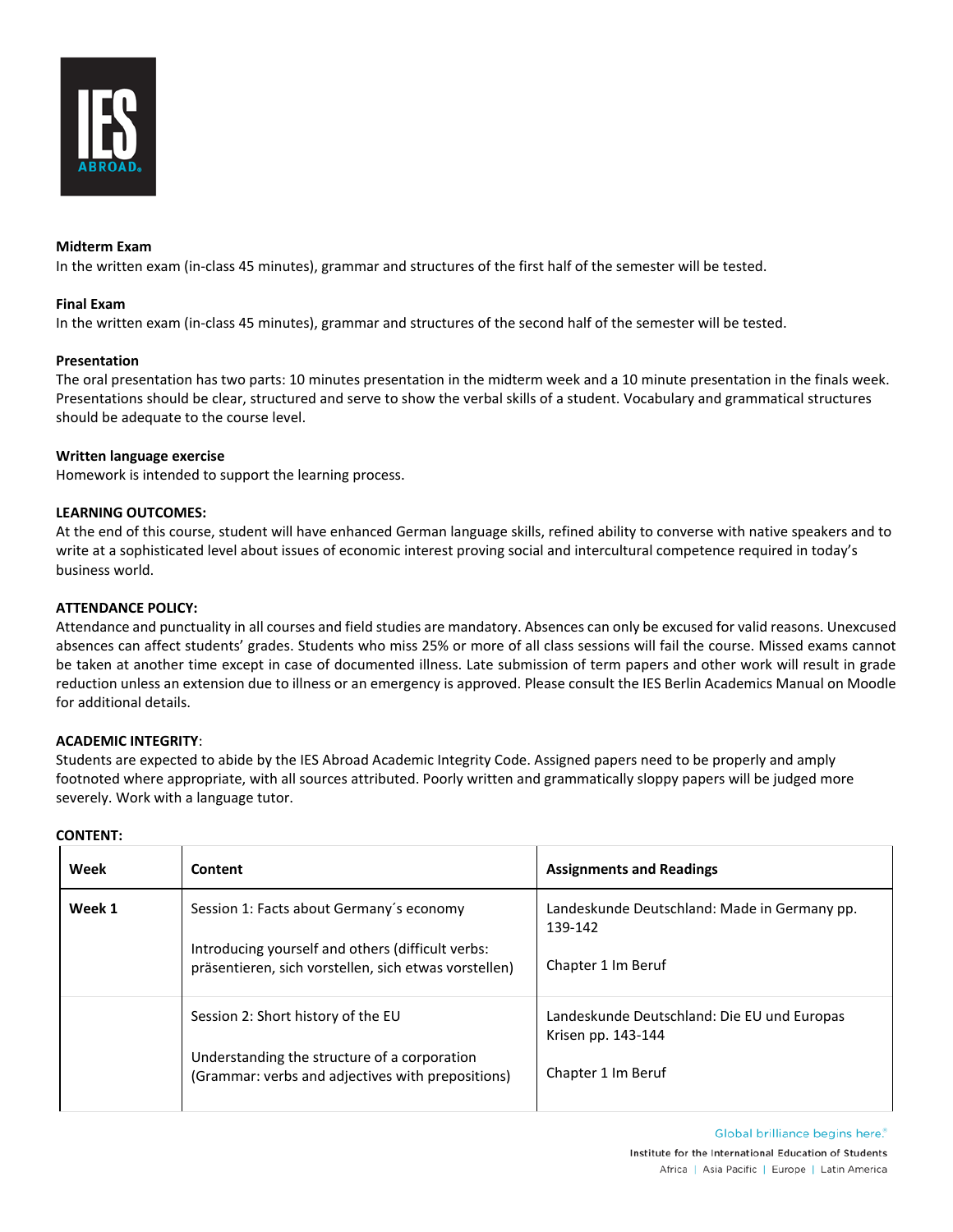

| Week 2 | Session 3: Berlin's economy - difficult times<br>Your first day at work (Grammar: advices with<br>subjunctive II)<br>Session 4: Poor but sexy - the difficulties of the<br>creative industry<br>Applying for a job (job advertisement, cover letter) | Landeskunde Deutschland: Wirtschaft in Ost und<br>West pp. 145-148<br>Chapter 2 Im Beruf<br>Meran, Max: Kreativ und arm<br>Chapter 3 Im Beruf |
|--------|------------------------------------------------------------------------------------------------------------------------------------------------------------------------------------------------------------------------------------------------------|-----------------------------------------------------------------------------------------------------------------------------------------------|
| Week 3 | Session 5: The capital of fashion<br>CV, Job interview                                                                                                                                                                                               | Jansen, Jonas: Modemesse Bread&Butter<br>Chapter 3 Im Beruf                                                                                   |
|        | Session 6: The capital of music<br>Communication: Du or Sie?                                                                                                                                                                                         | Stüber, Jürgen: Berlins Musikindustrie<br>Chapter 3 Im Beruf                                                                                  |
| Week 4 | Session 7-8: course related field study trip: Visit at<br>the Berlin Chamber of Commerce (Industrie- und<br>Handelskammer)                                                                                                                           |                                                                                                                                               |
| Week 5 | Session 9: The capital of tourism<br>In a meeting (Communication: to disagree, asking for<br>opinions, representing your own position)                                                                                                               | Bombosch, Frederik: Neuer Tourismusrekord<br>Chapter 4 Im Beruf                                                                               |
|        | Session 10: Taxes and social charges in Germany<br>Giving directives (Communication: to refuse, to<br>object, to find compromises)                                                                                                                   | Chapter 9 Im Beruf<br>Chapter 5 Im Beruf                                                                                                      |
| Week 6 | Session 11: Midterm wrap-up, exam preparation                                                                                                                                                                                                        |                                                                                                                                               |
|        | Midterms: written exam and oral presentation                                                                                                                                                                                                         |                                                                                                                                               |
| Week 7 | Session 12: The capital of start ups<br>I need help! Describing a problem and asking for<br>help (Grammar: politeness - könnten, dürften,<br>müssten, würden)                                                                                        | Landeskunde Deutschland: Neue Technologien pp.<br>151-153<br>Chapter 6 Im Beruf                                                               |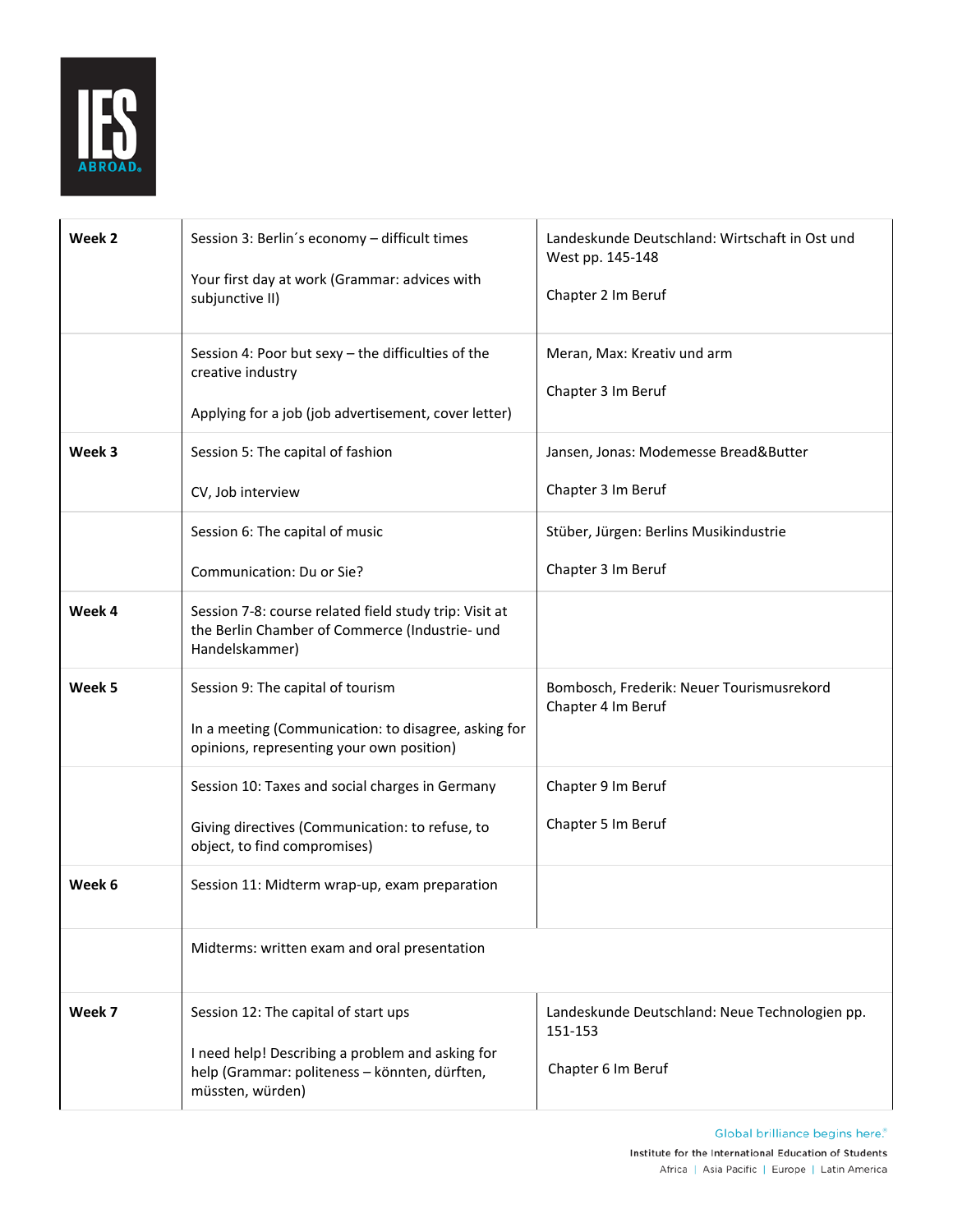

| Week 8  | Session 13-14: Course related field study trip: Visit at<br>a business company, start-up                                                            |                                                                                                    |
|---------|-----------------------------------------------------------------------------------------------------------------------------------------------------|----------------------------------------------------------------------------------------------------|
| Week 9  | Session 15: Money makes the world go round<br>The language of advertisement (Grammar:<br>declension of adjectives)                                  | Löhr, Julia: Deutsche Start-ups erhalten so viel Geld<br>wie nie<br>Chapter 7 Im Beruf             |
|         | Session 16: Boom in the east<br>Talking about mistakes (Grammar: verbal bracket)                                                                    | Rautenberg, Thomas: Boom in Oberschöneweide<br>Chapter 8 Im Beruf                                  |
| Week 10 | Session 17-18: Course related field study trip:<br>Campus Adlershof                                                                                 |                                                                                                    |
| Week 11 | Session 19: The third industrialization – the future of<br><b>Tegel Airport</b><br>Talking about developments, describing charts                    | The Urban Tech Republic<br>Chapter 10 Im Beruf                                                     |
|         | Session 20: Migrants and the labor market<br>Migrants becoming entrepreneurs (Communication:<br>negotiation with the bank, getting a business loan) | Siems, Dorothea: Ausländische Gründer können<br>mehr als Döner<br>Chapter 12 Im Beruf              |
| Week 12 | Session 21: Negotiating in an intercultural context<br>Trouble at work - cultural differences                                                       | Mittelstufenbuch: Between the cultures - cultural<br>differences pp.141-144<br>Chapter 13 Im Beruf |
|         | Session 22: Final discussion, exam preparation                                                                                                      |                                                                                                    |
| Week 13 | Finals: written exam and oral presentation                                                                                                          |                                                                                                    |

# **COURSE-RELATED TRIPS:**

- Industrie- und Handelskammer (IHK) Berlin
- Technologie-Campus Adlershof
- Berlin Company